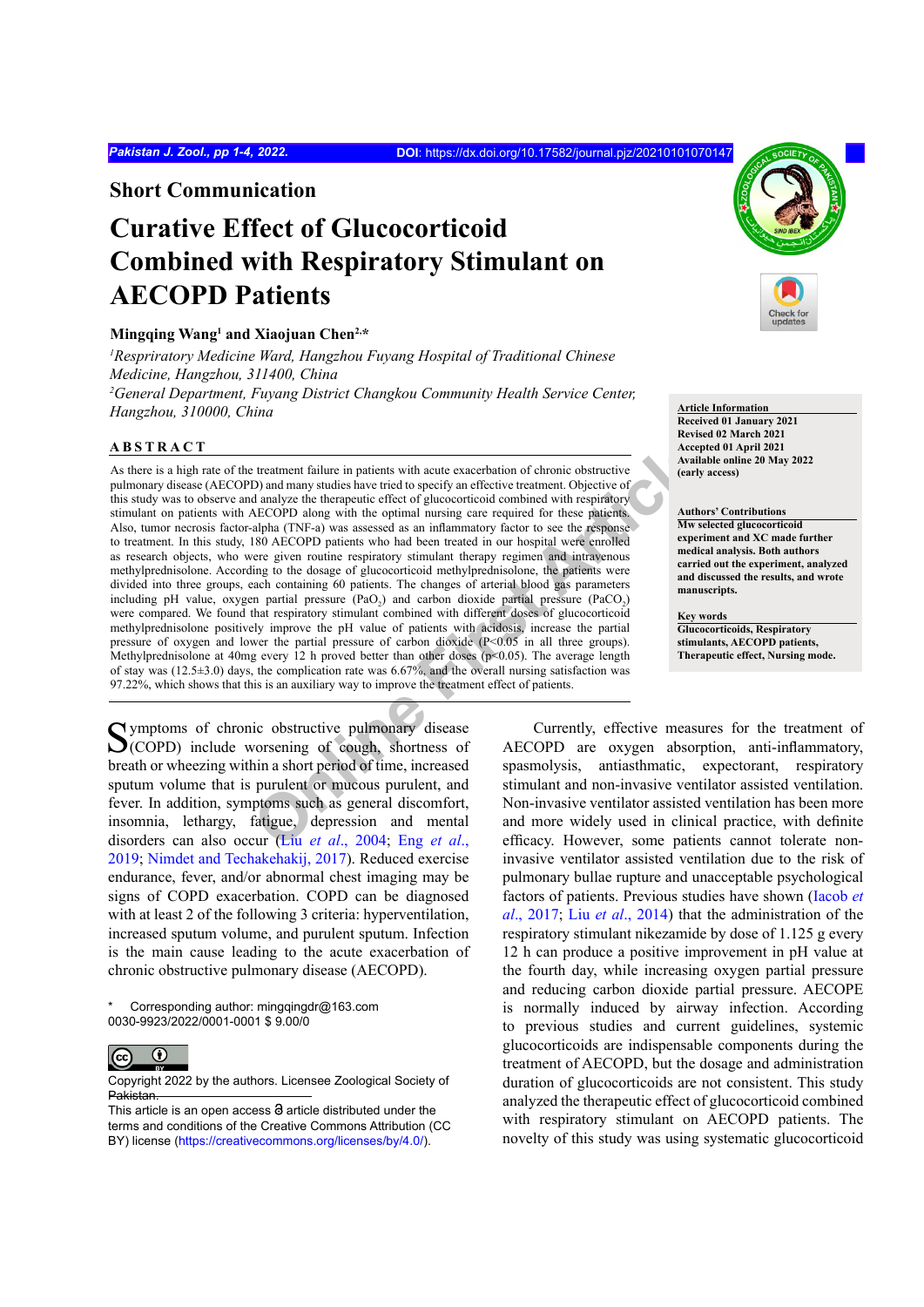(intravenous methylprednisolone) combined with respiratory stimulant along with assessing nursing method of conduction of this treatment protocol, as it is not investigated in other studies. Also, tumor necrosis factoralpha (TNF-a) was assessed as an inflammatory factor to see the response to treatment.

# *Materials and methods*

In this study, 180 patients, 102 males and 78 females, ranging in age from 60 to 83 years, with an average age of  $68.4\pm2.0$  years old and an average BMI of  $22.5\pm1.8$ , who had been treated in our hospital for AECOPE complicated with type 2 respiratory failure from June 2015 to May 2019 were enrolled as research objects. Inclusion criteria of this study were patients meeting the diagnostic criteria of the global strategy for chronic obstructive pulmonary disease (revised edition in 2011), being unable to tolerate non-invasive ventilator assisted ventilation due to various factors, receiving the routine treatment of respiratory stimulant. Patients with severe cardiac dysfunction, mental disorders, low treatment compliance were excluded.

All included patients were divided into three groups randomly (each containing 60 cases) according to the dose of glucocorticoid methylprednisolone.

ents meeting the diagnostic criteria<br>
or chronic obstructive pulmonary<br>
in 2011), being unable to because to evaluate the quality of life of<br>
a assisted ventilation due to verious<br>
nursing. At the same time, the la<br>
reali All patients were prescribed routine treatment including anti-infection, antiasthmatic, spasmodic and expectorant treatment, acid-base balance correction, and nutritional support. In addition, patients were treated with the respiratory stimulant nicosum and glucocorticoid methylprednisolone. Nikexamide (Suzhou Pharmaceutical Factory of Jiangsu Wuzhong Pharmaceutical Group Co., Ltd., SFDA approval number: H32022792) was administrated at dose of 1.125g every 12 h, for four consecutive days. 40 mg of glucocorticoid methylprednil (Tianjin Jinyao Pharmaceutical Co., Ltd., SFDA approval

number: H20123319) was dissolved in 20ml of 5% glucose solution, and then intravenously injected into patients for 20 min. Treatment was conducted once a day for group I, once every 12 h for group II, and once every 8 h for group III. All of the three groups were treated for four consecutive days.

Patients with AECOPD have a long course of disease, with a large range of changes in the condition, and are prone to recurrent attacks, leading to emotional instability [\(Ding](#page-2-0) *et al*[., 2014\)](#page-2-0). Nursing staff was involved in effectively channeling the negative emotions of patients, encourage family members to accompany patients, helped passive ROM joint exercise and relieve bad mood.

Blood gas analysis was conducted at different time points before and after treatment, and the changes of pH, PaO<sub>2</sub> and PaCO<sub>2</sub> were counted. SF-36 scale was adopted to evaluate the quality of life of patients before and after nursing. At the same time, the length of stay, the rate of complications and nursing satisfaction were calculated.

For TNF- $\alpha$  assessment monocytes were isolated by PBMC method from 10 ml of heparinized blood collected after 12 h fasting of patients. The obtained PBMC was mixed with RPMI-1640 (Gibco, UK) with mM2-L glutamine (Sigma, USA) and incubated at 37°C for 2 h in the presence of 100 U/ml of penicillin, 100 μg/ml of streptomycin and serum AB10% with 90% humidity and  $25\%$  CO<sub>2</sub>. Sandwich enzyme immunoassay kits were used to detect TNF-alpha levels.

Statistical analysis software of SPSS21.0 was used to process data. Continues data were expressed by mean  $\pm$  average ( $\bar{x} \pm s$ ), with t test conducted for intergroup comparison. Categorical data were expressed by natural (n) and percentage  $(\%)$ , with X2 used for intergroup comparison. The intergroup difference is of statistical value when  $p<0.05$ .

<span id="page-1-0"></span>**Table I.- Comparison of blood gas analysis indexes before and after treatment**  $(\bar{x} \pm s)$ **.** 

| Group     | pН                         |                           |                            | PaO, (mmHg)               | PaCO, (mmHg)               |                           |
|-----------|----------------------------|---------------------------|----------------------------|---------------------------|----------------------------|---------------------------|
|           | <b>Before</b><br>treatment | 4 days after<br>treatment | <b>Before</b><br>treatment | 4 days after<br>treatment | <b>Before</b><br>treatment | 4 days after<br>treatment |
| Group I   | $7.23 \pm 0.07$            | $7.36 \pm 0.03$           | $46.8 \pm 3.2$             | $71.6 \pm 3.5$            | $74.8 \pm 4.0$             | $56.7 \pm 5.2$            |
| Group II  | $7.27 \pm 0.04$            | $7.36 \pm 0.08$           | $45.3 \pm 3.7$             | $76.5 \pm 3.2$            | $72.7 \pm 5.3$             | $53.4 \pm 3.1$            |
| Group III | $7.27 \pm 0.03$            | $7.33 \pm 0.06$           | $46.8 \pm 4.4$             | $74.5 \pm 4.6$            | $73.5 \pm 4.0$             | $52.4 \pm 3.6$            |

<span id="page-1-1"></span>**Table II.- Comparison of quality of life before and after nursing**  $(\bar{x} \pm s)$ **.** 

| Time           | No. of | Physiological    | Emotional        | Social           | <b>State of</b>  | Mental         | Energy           |
|----------------|--------|------------------|------------------|------------------|------------------|----------------|------------------|
|                | cases  | function         | function         | function         | health           | function       |                  |
| Before nursing | 180    | $79.80 \pm 3.25$ | $78.96\pm3.20$   | $82.35 \pm 2.18$ | $60.78 \pm 3.22$ | $75.63\pm4.02$ | $65.79 \pm 2.04$ |
| After nursing  | 180    | $72.20 \pm 2.46$ | $66.88 \pm 2.58$ | $73.20 \pm 2.59$ | $49.06\pm3.01$   | $65.80\pm2.06$ | $55.49 \pm 3.28$ |
|                |        | 6.70             | 20.19            | 6.79             | 8.53             | 11.22          | 13.27            |
|                |        | < 0.05           | < 0.05           | < 0.05           | < 0.05           | < 0.05         | < 0.05           |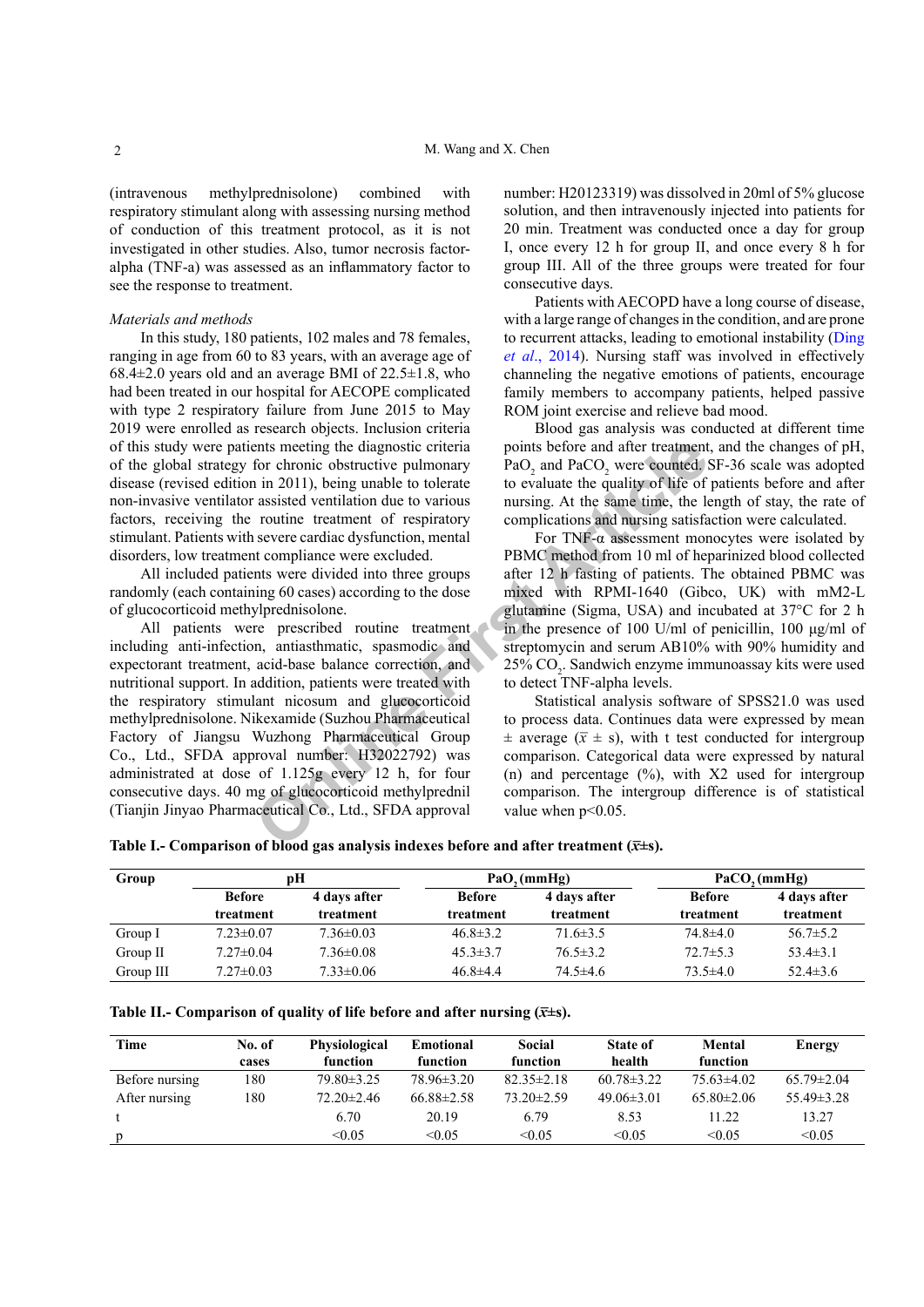#### *Results*

[Table I](#page-1-0) shows that group II had significant advantages in the improvement of pH,  $PO_2$ ,  $PCO_2$  as compared with group I and group III,  $p<0.05$ . [Table](#page-1-1) II shows that the quality of life was significantly better after nursing than that before nursing,  $p<0.05$ . [Table](#page-2-1) III shows the length of stay, rate of complication and nursing satisfaction of the patients.

The TNF-alpha level of monocytes didn't significantly change after treatment, p=0.15. TNF-alpha level before treatment was 10.3±4.35 and after 4 days was 8.9±7.2.

<span id="page-2-1"></span>**Table III.- Length of stay, rate of complication and nursing satisfaction of the patients.**

| No. of | Length of      | Rate of                                 | <b>Nursing</b> |  |
|--------|----------------|-----------------------------------------|----------------|--|
| cases  | stay (d)       | complication $(\%)$ satisfaction $(\%)$ |                |  |
| 180    | $12.5 \pm 3.0$ | 12(6.67)                                | 175 (97.22)    |  |

## *Discussion*

**Rate of Nursing**<br> **COPD** is the station (%) satisfaction (%) and station (%) in the level of TNF-a after treatment. Also, our students and the text of TNF-a and treatment. Also, our students that incomplication (CPD), p COPD is a common disease characterized by continuous airflow limitation (CPD), progressive airflow, and increased chronic inflammatory caused by harmful particles and gases in the airways and lungs. As a typical central excitant, the respiratory stimulant nikhoshmi directly or indirectly excites the medulla oblongata respiratory center, exerting an influence on respiratory frequency, promoting the acceleration of respiration, increasing the ventilation volume and increasing the partial pressure of arterial blood oxygen, thus reducing the partial pressure of arterial blood carbon dioxide (Kuti [and Oyelami, 2015](#page-3-4); Wilmot *et al*., 2016). One of the most common factors for AECOPD is infection, which can lead to an inflammatory airway response. Abnormal chronic inflammatory response in the lungs of patients with COPD is a key factor in promoting disease progression. Glucocorticoids are involved in many aspects of the airway inflammatory response, which had the function of anti-allergy, anti-microvascular leakage, anti-mucosal edema and indirect relaxation of airway smooth muscle. Systemic glucocorticoid therapy can promote the recovery of pulmonary function FEV1 and improve the therapeutic effect. After patients with AECOPD combined with type 2 respiratory failure accepting conventional treatment, the PH,  $PaCO<sub>2</sub>$  and  $PaCO<sub>2</sub>$  levels in blood gas analysis can be positively corrected after 4 days of systemic glucocorticoid methylprednisolone treatment combined with respiratory stimulant nissami, and better results can be achieved. As well as our study, prednisone therapy greatly increased the exchange of gases by increasing  $PaO<sub>2</sub>$ , in the study of the Woods *et al*[. \(2014\).](#page-3-6) In a meta-analysis study by

Dobler *et al*[. \(2020\),](#page-2-2) 68 randomized clinical trials were reviewed. Systemic corticosteroids were correlated with a less medication failure at the end of the assessment. There were no differences between the one-month readmission or fatality rates between group of patients with systemic corticosteroid therapy with and without inhaled corticosteroids [\(Pearce](#page-3-7) *et al*., 2018). While we did not assess these outcomes; they saw a shorter length of hospitalization (about 6 days averaged) than patients in our study. The difference of our results with [Pearce](#page-3-7) *et al*. [\(2018\)](#page-3-7) may be due to the use of the respiratory stimulants in our study.

Meta-analysis of Wu *et al*[. \(2020\)](#page-3-8) reviewed studies using systemic corticosteroid therapy and they found that treatment failure happens with a risk ratio of 0.61, as well as our study that 6.67% of patients had complications during or after treatment. Also, our study showed no difference in the level of TNF-a after treatment. A meta-analysis of studies showed that the COPD disease progression and the development of COPD could lead to increased rates of TNF-a. The underlying cause, though, is still unexplained and needs to be analyzed (Uzeloto, 2020).

While most of studies show benefits of systemic corticosteroids for exacerbation of chronic obstructive pulmonary disease; there are limited studies with a long term follow up. In the REDUCE Trial, 40 mg prednisone for 5 days and patients were assessed till 180 days ([Leuppi](#page-3-9) *et al*., 2013). Reexacerbation rate was about 37%. But there are few studies with this long term follow up and as also our study evaluated short term outcomes, we purpose further researches with long term follow ups.

#### *Conclusion*

In conclusion, the treatment mode of glucocorticoid combined with respiratory stimulant in patients with AECOPD can achieve good results.

## *Statement of conflict of interest*

The authors have declared no conflict of interests.

## *References*

- Buchhorn, R., Hulpke-Wette, M., Nothroff, J. and Paul, T., 2002. *Med. Sci. Monit.,* **8**: CR661-CR666.
- <span id="page-2-0"></span>Ding, H., Karunanithi, M., Kanagasingam, Y., Vignarajan, J. and Moodley, Y., 2014. *J. Telemed. Telecare,* **20**: 128-134. [https://doi.](https://doi.org/10.1177/1357633X14527715) [org/10.1177/1357633X14527715](https://doi.org/10.1177/1357633X14527715)
- <span id="page-2-2"></span>Dobler, C.C., Morrow, A.S., Beuschel, B., Farah, M.H., Majzoub, A.M., Wilson, M.E., Hasan, B., Seisa, M.O., Daraz, L. and Prokop, L.J., 2020. *Annls. Intern. Med.,* **172**: 413-422. [https://doi.](https://doi.org/10.7326/M19-3007) [org/10.7326/M19-3007](https://doi.org/10.7326/M19-3007)